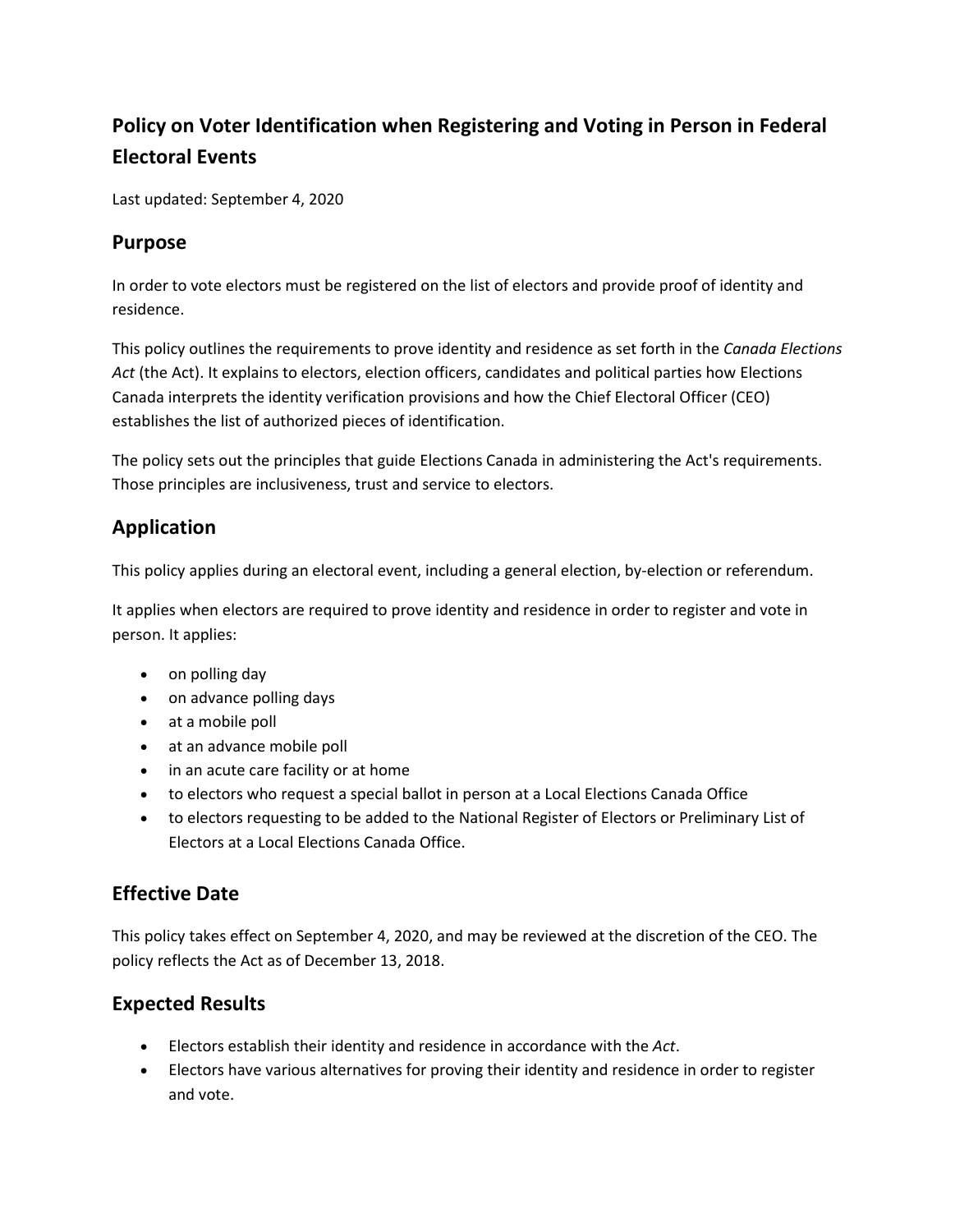• Election officers effectively and efficiently administer identification and residence requirements under the *Act*.

## **Context**

The *Canadian Charter of Rights and Freedoms* (*Charter*) confirms every citizen's right to vote. While this democratic right is guaranteed to all electors it is subject to reasonable limits.

The requirements to prove identity and residence were adopted by Parliament in 2007 to prevent real and perceived voter fraud and to maintain public confidence in the integrity of the electoral process.

The law was challenged in 2009 in *Henry v. Canada (Attorney General)*<sup>1</sup> it was argued that the identification provisions infringed on the right to vote guaranteed under section 3 of the *Charter*.

In 2010 the British Columbia Supreme Court (the Court) found that the requirements are a facial breach on the right to vote and are inconsistent with section 3 of the *Charter*.

However, they are a reasonable limit on Canadians' electoral rights. Citing the Supreme Court of Canada, the Court's analysis noted that "effective representation contemplates more than the right to have and to vote for a representative in Parliament or the legislative assembly; it also implies the right of each citizen to play a meaningful role in the electoral process" (par.133). Proving identity and residence, therefore, is a procedural requirement that gives expression to the right to vote and to representative government.

The Court was also clear that such procedures should not interfere with the right to vote and that no group of electors should be disproportionately burdened by them. The Court cited evidence regarding segments of society who may face difficulties proving their identity and residence, including seniors or persons living in a long-term care facility (par. 455) and persons who are homeless (par. 458–459).

Since 2008, post-election survey results indicate that the vast majority of electors have no difficulty in proving identity and residence; but some segments of the population including youth and Indigenous electors may be more likely to have difficulty in providing address.

These concerns have been echoed in various ways. During stakeholder engagement sessions Elections Canada learned that certain persons including electors who are homeless, seniors, long-term care facility residents and students may face challenges in proving their residential address.<sup>2</sup> An administrative review following the 2015 general election also showed that some electors on First Nations reserves were unable to vote because they lacked proof of identity and residence, and pointed to issues with registration stemming from non-standard address types.<sup>3</sup>

Elections Canada has also learned, anecdotally and through stakeholders, about the challenges faced by other groups of electors in meeting the identification requirements. These include transgender electors who may not have identification documents that match their new identity; electors who share a residence, do not have their current address on their identification, and do not have other accepted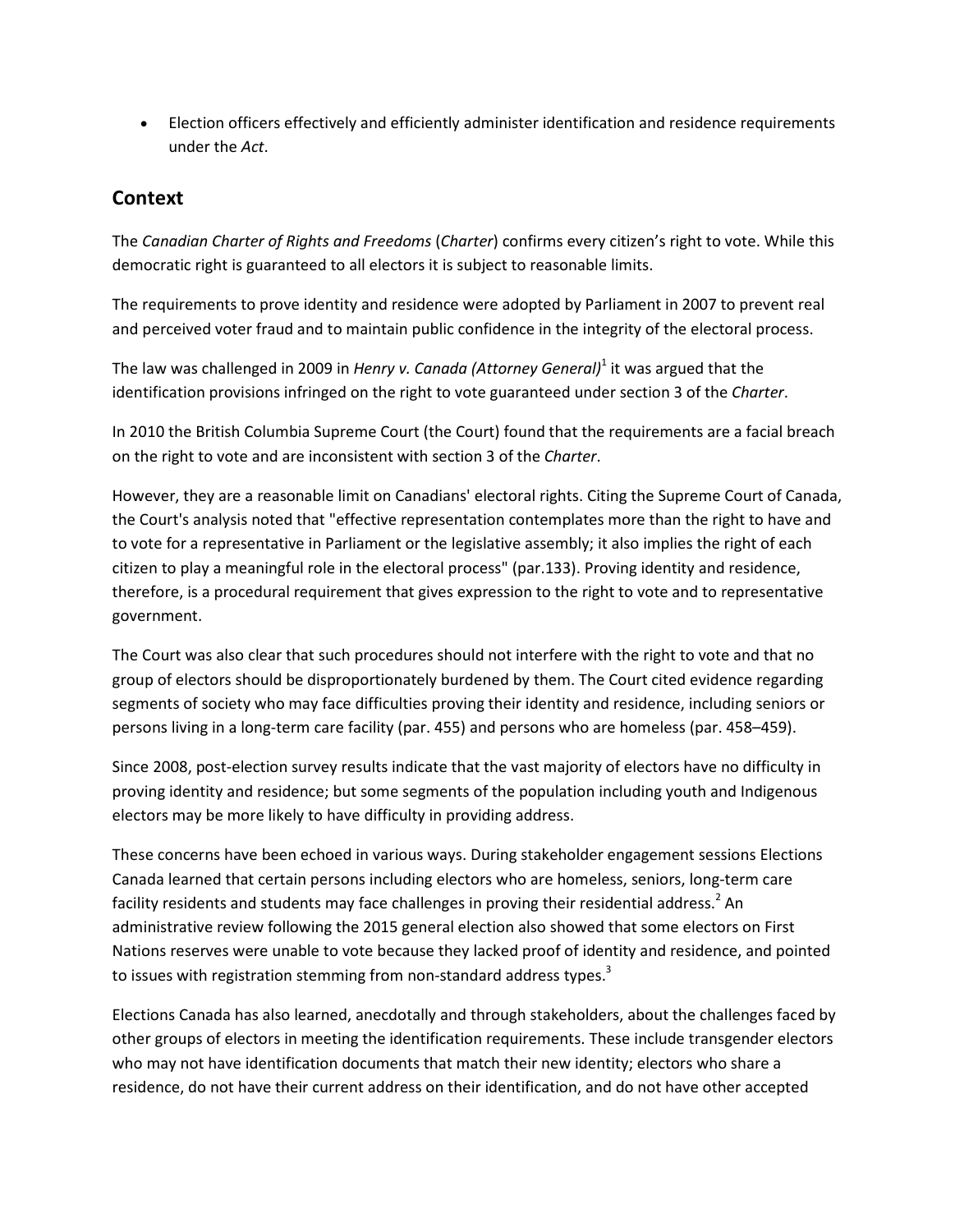documents, such as utility bills, in their name; or the approximately eleven percent of all registered electors who move every year<sup>4</sup> and may not have documents that contain their new address.

The Court noted that the *Charter* "creates a positive obligation on the state to put in place appropriate arrangements for the effective exercise of the right to vote" (para. 140). It also affirmed the CEO's responsibility to expand and/or modify the authorized pieces of identification as a means to increase accessibility, while continuing to balance concerns surrounding integrity.

In summary, the identification requirements have been upheld by the courts, recognizing that they should not be a barrier to voters. As such, Elections Canada, in implementing the requirements, strives to ensure a balance between accessibility, integrity of the vote and efficient administration of the requirements.

# **Guiding Principles**

Three principles guide Elections Canada's approach to implementing the identification regime: Inclusiveness, Trust and Service to Electors.

• **Inclusiveness**: Means that all eligible electors should have equal access to vote.

As noted above, most electors will have sufficient identification, but some face barriers because they may not have any pieces of identification, or may have difficulty proving their residence. Also, some electors may have the appropriate identification but not know what the requirements are.

No piece of identification issued by the Government of Canada, and few pieces of identification issued by provincial, territorial or local governments, contains the elector's photograph, name and address. The most commonly held piece of identification that satisfies these criteria is the provincially issued driver's licence, which is used by approximately ninety-one percent of electors to prove their identity and residence.<sup>5</sup> As such, some electors may need other pieces of identification in order to exercise their democratic rights.

Elections Canada is committed to facilitating voting by all eligible electors. It does this by communicating prior to an event about when, where and ways to vote, and how electors may prove their identity and residence when registering and voting in person.

• **Trust**: Means that the integrity of the vote should be protected and preserved.

Public confidence in the electoral process is paramount. Electors and candidates must have trust in how elections are run and the legitimacy of the outcome.

Verifying identity and residence serves to ensure that votes count in their corresponding polling station and in the right electoral district. Elections Canada is committed to implementing the identification requirements in a manner that minimizes the risk of actual and perceived fraud in order to protect and preserve the integrity of the vote.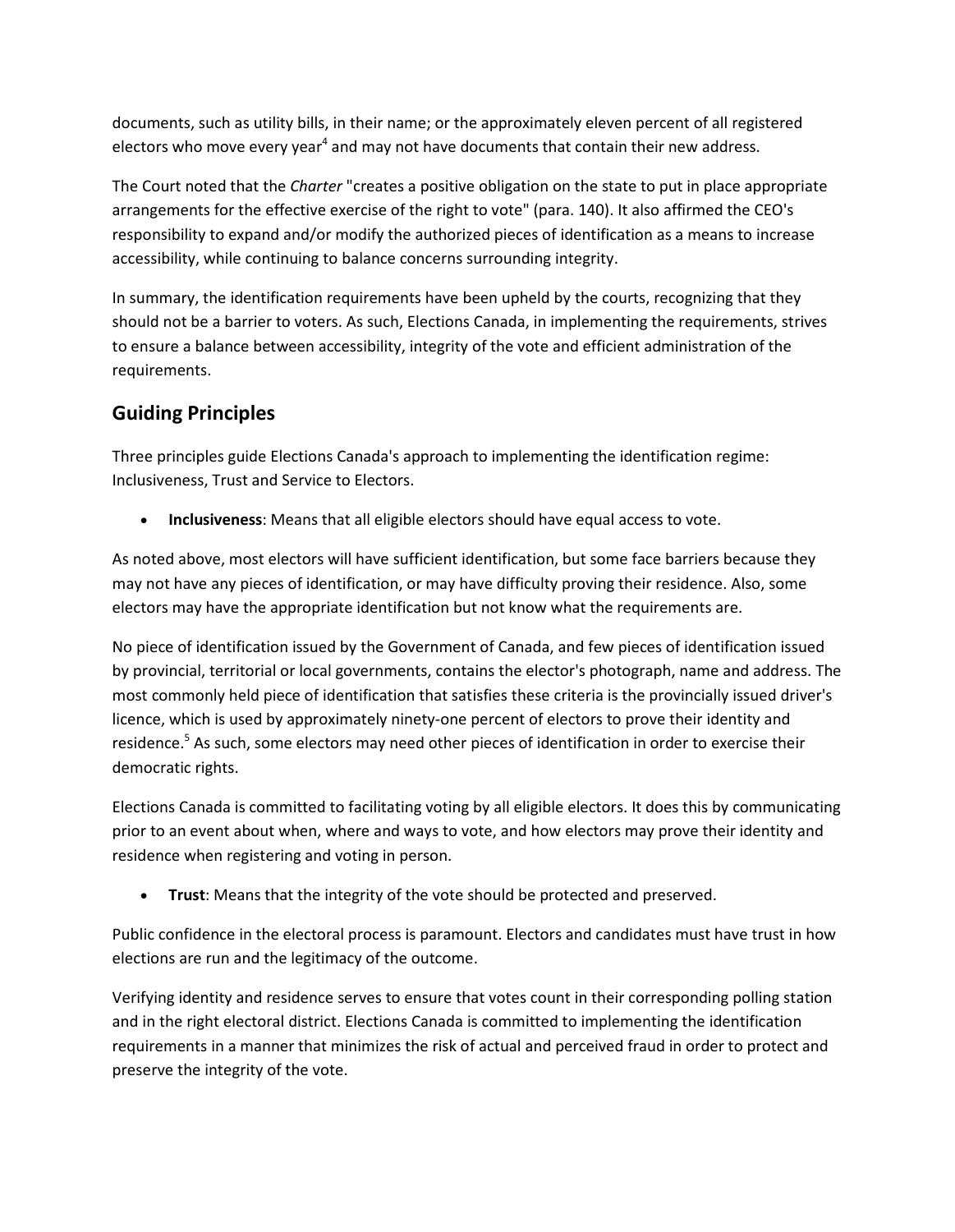• **Service to electors**: Means that electoral events should be administered efficiently and that the rules should be applied consistently and fairly.

While the identification requirements may contribute towards protecting integrity, their administration should not interfere with the right of all electors to cast a ballot. In other words, voting procedures should facilitate the expression of democratic rights, not hinder them.

Wherever possible, Elections Canada seeks to streamline and optimize the voting process to make it easier and faster for electors to cast their ballot.

## **Policy Requirements**

When registering or voting in person, an elector must prove their identity and address to the satisfaction of the election officer.

### *How does an elector prove identity and residence?*

The Act provides three options for electors to prove their identity and residence. Under each option the election officer must be satisfied that the elector has established his or her identity as well as residence.

### **Option 1: One piece of identification to establish proof of name and residence**

Electors may prove their identity and residence with one piece of identification issued by a Canadian government or agency (federal, provincial, territorial, or local) that includes their name, address and photograph.

### **Option 2: Two pieces of identification to establish proof of name and residence**

Electors may prove their identity and residence with **two** pieces of identification from the list authorized by the CEO, both of which must include the elector's name and at least one of which must include their address.

#### **Option 3: Solemn declaration and vouching to establish identity and residence**

Electors may prove their identity and residence by making a solemn declaration and being vouched for by another elector.

The person being vouched for does not require a piece of identification; however, the elector vouching for them does. The voucher must have proven their own identity and residence using option 1 or 2. The voucher must also appear on the list of electors in the same polling station as the elector being vouched for, know the elector personally, must not have vouched for another elector or have had their own identity and residence vouched for, and must also make a written solemn declaration. Note that in Local Elections Canada Offices the voucher may appear on the list of electors assigned to the same electoral district.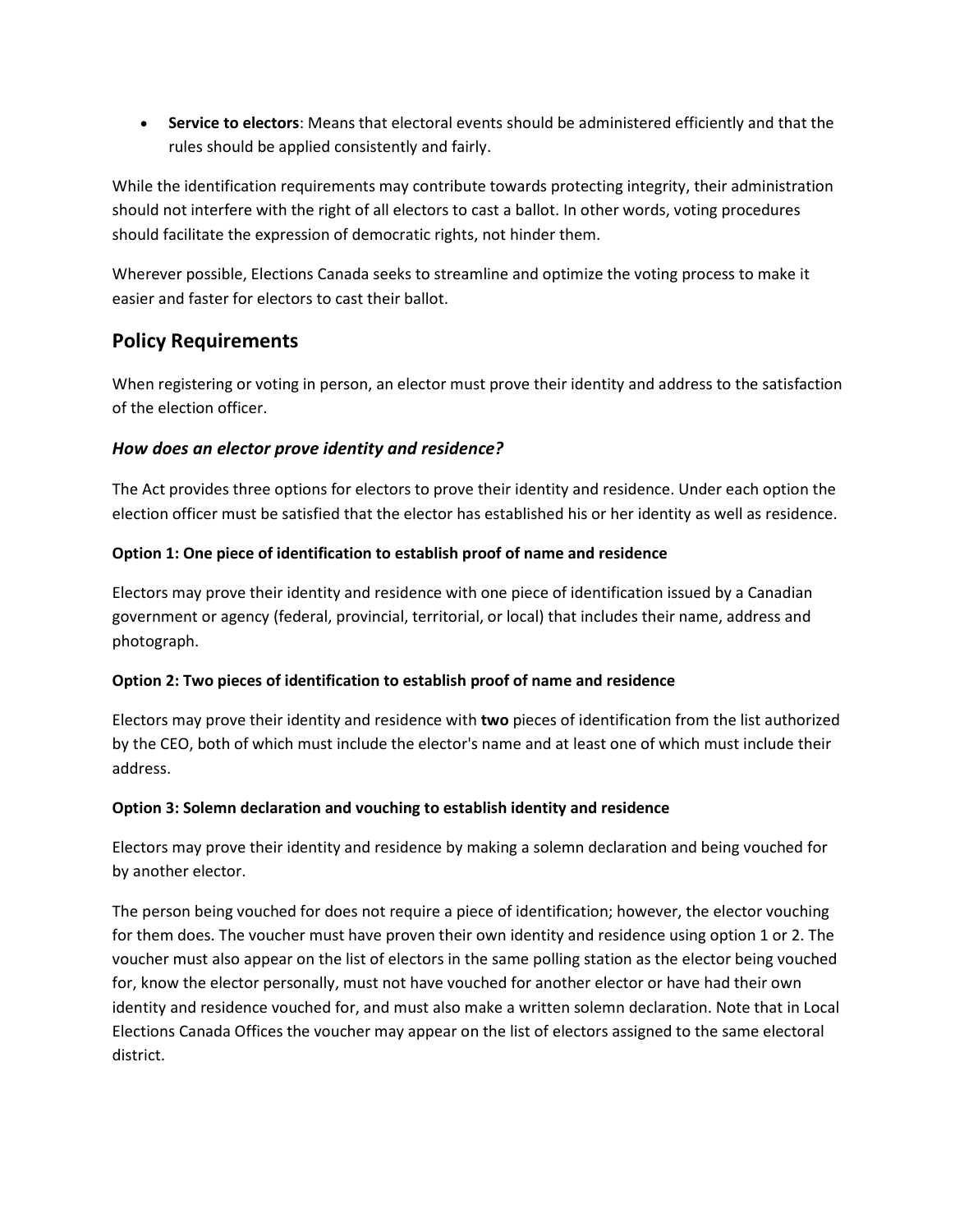Consistent with the principle of inclusiveness, Parliament passed amendments to the Act in 2018 to permit electors who reside in an institution where seniors or persons with a disability reside to be vouched for by an employee of the institution. The employee may vouch for more than one elector and must reside in the same electoral district or adjacent electoral district as the person being vouched for.

#### *What is an accepted piece of identification?*

Under option 1, accepted pieces of identification include a provincial or territorial driver's licence, a provincial or territorial identification card, a band membership card and, in some cases, a provincial or territorial health card, as long as this piece includes the elector's name, address and photo.

Under option 2, the CEO may authorize types of identification for the purposes of proving identity and residence. These pieces may be issued by non-government entities and are less likely to contain the elector's photo. The list of pieces of identification authorized by the CEO can be found o[n Elections](https://www.elections.ca/content.aspx?section=vot&dir=ids&document=index&lang=e)  [Canada's website.](https://www.elections.ca/content.aspx?section=vot&dir=ids&document=index&lang=e)

Under option 3, the person being vouched for does not require any pieces of identification. However, the person who is vouching must have already proven their identity and residence using one of the pieces of identification under option 1 or 2.

# *What should electors and election officers be aware of regarding accepted pieces of identification?*

The following guidelines apply to all pieces of identification used when registering or voting using option 1 or 2 described above.

#### **Official languages**

Pieces of identification must be in either English or French. In Nunavut, pieces of identification will also be accepted in Inuktitut.

#### **Currency of pieces of identification**

Expired pieces of identification and temporary pieces of ID (i.e., temporary driver's licence) are accepted, as long as they can reasonably be used to prove the elector's identity or residence.

#### **Face coverings**

An elector may vote with their face covered by establishing proof of their identity and residence under any of the three options listed above. An elector is not required to remove their face covering when establishing proof of their identity and residence.

#### **Sex or gender**

Electors are not required to provide identification that establishes their sex or gender as these are irrelevant when proving identity and residence for the purpose of registering and voting in person.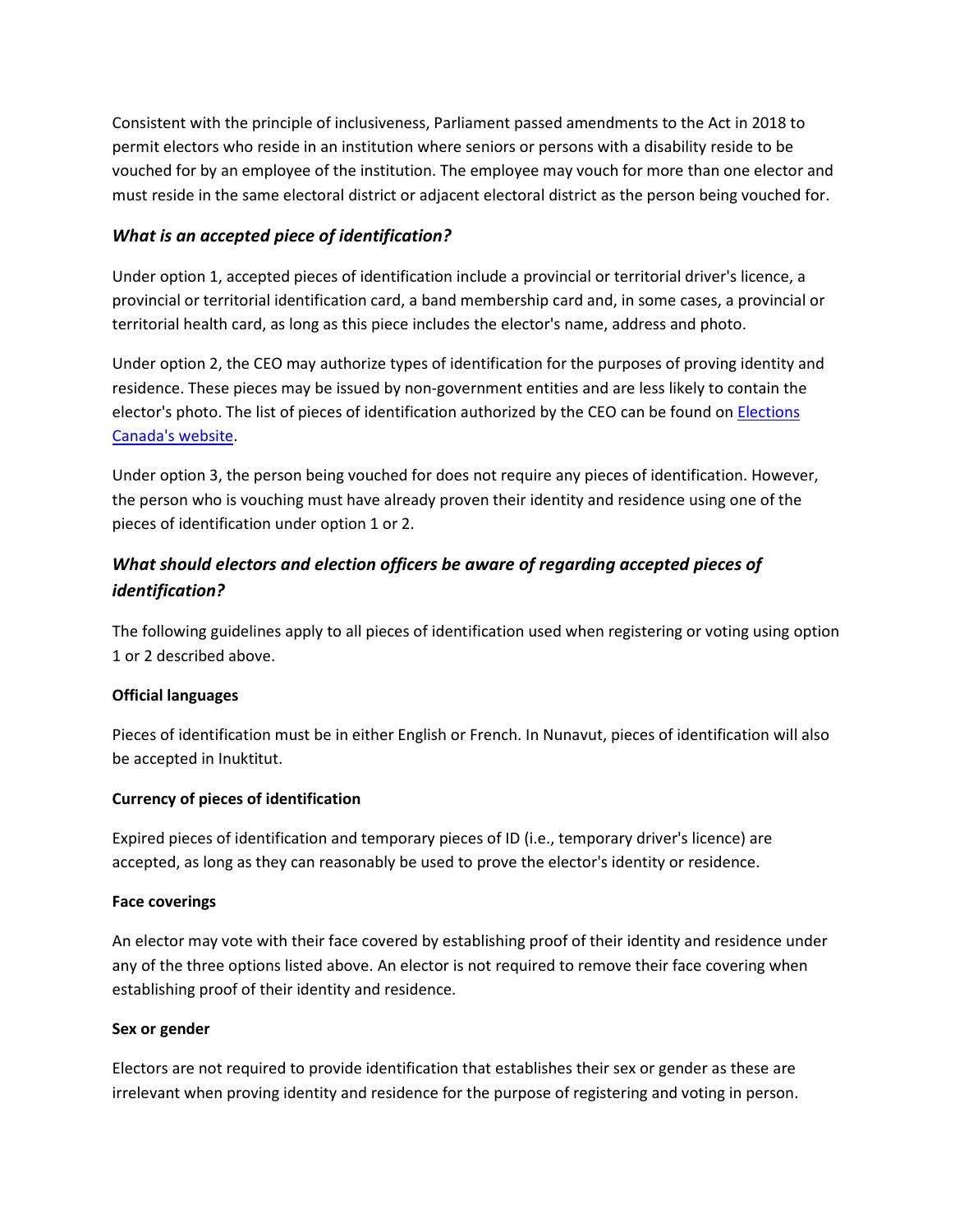However, electors may be asked to indicate their gender when registering for inclusion in the National Register of Electors, as required by the Act.

### **Original pieces of identification, printouts and online versions on an electronic device**

Pieces of identification are accepted in whichever format they were originally issued. In the case of pieces of identification issued electronically (such as e-statements or e-invoices), printouts or online versions shown on a mobile device are accepted. However, photocopies or scanned versions of pieces of identification that were not originally issued electronically (e.g. a photocopy of a Canadian passport) are not accepted.

### **Handwritten information on a piece of identification**

A piece of identification in which the name and/or address of the elector has been added by hand by the issuer may be used to prove the elector's identity and/or residence. If the name and/or address are handwritten by the person to whom the piece of identification is issued, it cannot be so used. For example, a passport cannot be used as proof of address because the address is written in by the passport holder and not the issuer; therefore, it may only be used to prove identity.

### *What is the CEO's list of authorized pieces of identification?*

As noted above, the CEO authorizes pieces of identification for the purpose of voting under option 2. The CEO must publish a list setting out the types of identification that are authorized. The list is published on [Elections Canada's website.](https://www.elections.ca/content.aspx?section=vot&dir=ids&document=index&lang=e)

The pieces of identification authorized under the list aim to be broad enough to ensure accessibility for electors who may face barriers in providing documentary proof of their residence, while also protecting the integrity of the vote.

They range from pieces of identification issued by all levels of government, or agencies of those governments, across Canada; health care facilities or organizations; educational or financial institutions; utility companies; employers; and designated establishments where electors may be residing temporarily or for long-term care.

Under option 2, and according to the *Act,* at least two pieces of identification from the authorized list must be presented to prove identity and residence.

The list is revised as required to ensure it is up to date and reflects changes in the environment. The criteria guiding the CEO in determining authorized pieces of identification are:

- inclusion of name or name and residential address information
- source of piece, and its content, is not the elector
- prevalence of piece generally
- prevalence of piece among specific groups of electors
- ease of access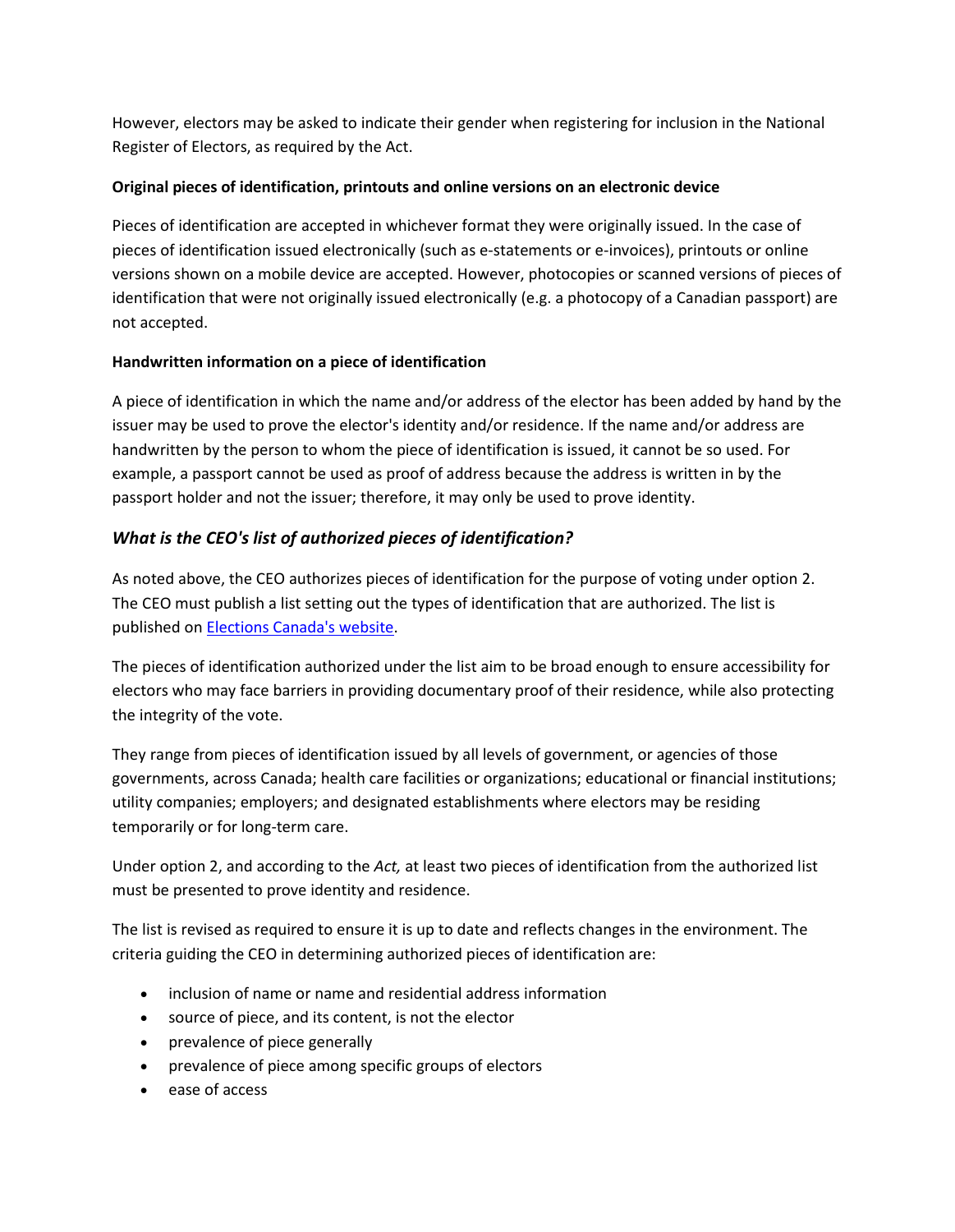#### **Letter of confirmation of residence**

A letter of confirmation of residence is an acceptable proof of residence that can be issued by a designated establishment.

Those organizations, as well as a template *Letter of Confirmation of Residence*, are available on [Elections](http://www.elections.ca/vot/ids/EC50053_e.pdf)  [Canada's website.](http://www.elections.ca/vot/ids/EC50053_e.pdf) A letter printed on the designated establishment's letterhead confirming that the elector is a resident or receives services from the organization is also accepted.

Elections Canada will accept letters of confirmation of residence signed by those in leadership positions. This task may be delegated to employees under a leader's supervision.

The elector must also bring a second piece of identification from the list of pieces of identification authorized by the CEO to prove their identity.

#### **One source for two pieces of identification**

Electors are allowed to present two different pieces of identification from the same source, if the documents serve different purposes. For example, a student may present a bill for services and a transcript of their marks, even if they have been issued by the same school, college or university.

An elector may not provide two pieces of identification from the same source if both documents serve the same purpose. For example, an elector may not provide two telephone bills from the same provider for the same telephone line, even if both documents are for different billing cycles.

# *What should electors and election officers be aware of regarding the verification of identity and residence?*

#### **Candidate's and scrutineer's right to examine**

Candidates' representatives (or scrutineers) are authorized to be present where electors can vote and observe certain proceedings on behalf of their candidate.

A candidate or candidate's representative (scrutineer) has the right to examine but not handle any piece of identification presented by an elector. A scrutineer may request to look at any piece of identification only when the election officer is verifying proof of identity and residence.

If the elector refuses to show their identification to a scrutineer on request, the elector will be allowed to vote if the election officer is satisfied that the elector has established their identity and residence in accordance with the Act. The elector's objection must be noted in the Event Log, which election officers use to record certain information during the event.

If the scrutineer raises an objection, the election officer will make the final decision to accept or reject the identification presented. Further details may be found o[n Elections Canada's website.](https://www.elections.ca/content.aspx?section=pol&document=index&dir=can/gui&lang=e)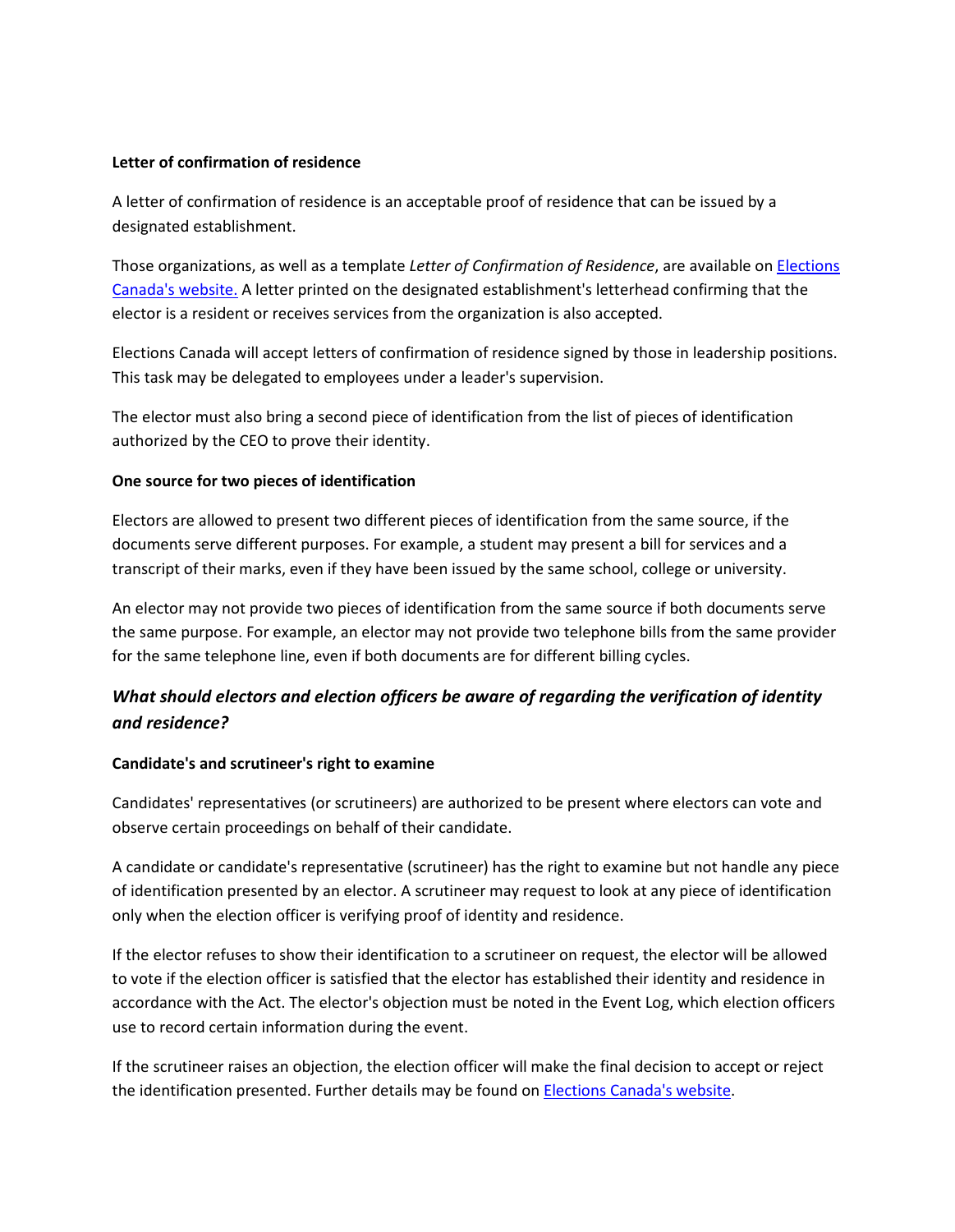#### **Identification that does not prove residence**

In some cases, the address on a piece of identification is insufficient to prove residence. For example, the piece of identification could indicate a post office box or other mailing address. If the residential information is nevertheless consistent with information related to the elector that appears on the list of electors, the elector's residence is deemed to have been proven.

The election officer determines consistency based on all information available to them. If the election officer is satisfied that the identification documents prove the elector's identity and residence in accordance with the *Act,* the elector shall be allowed to vote.

Where the election officer, a candidate or a candidate's representative has reasonable doubts concerning the elector's residence in such cases, they may ask the elector to make a solemn declaration.

#### **Consistency between name, address and the list of electors**

In some cases there may be a discrepancy between the name, address on the list of electors and on the piece(s) of identification presented by the elector. For example, the list may contain a "Robert Smith" while the piece of identification presented says "Bob Smith". Or, the list may have "2400 Saint-Laurent Street" and the piece of identification may have "2400 St-Laurent Boulevard".

In such cases, the election officer will determine consistency based on all information available to them, including personal knowledge of the elector, changes in street name or municipal designation. The elector will not be allowed to vote unless he or she makes a solemn declaration. The elector may also need to complete a registration certificate or a correction certificate before being allowed to vote.

#### **Resolving doubts about elector identity or residence**

Where the election officer is not satisfied that a document presented by an elector establishes their identity or residence, the election officer may request that the elector provide an additional document, or be vouched for by another elector.

#### **Oath of qualification**

 In order to be qualified to vote, an elector must be a Canadian citizen and 18 years of age or older on polling day. Where the election officer, a candidate or a candidate's representative has reasonable doubts about the elector's qualification, they may ask the elector to make a solemn declaration.

### **Further Information**

For further information on identification requirements for electors:

- Three options to prove your identity and address: [http://www.elections.ca/vot/ids/IDList\\_e.pdf](http://www.elections.ca/vot/ids/IDList_e.pdf)
- Frequently asked questions about identification: [http://www.elections.ca/content.aspx?section=vot&dir=faq&document=faqid&la](https://www.elections.ca/content.aspx?section=vot&dir=faq&document=faqid&lang=e) [ng=e](https://www.elections.ca/content.aspx?section=vot&dir=faq&document=faqid&lang=e)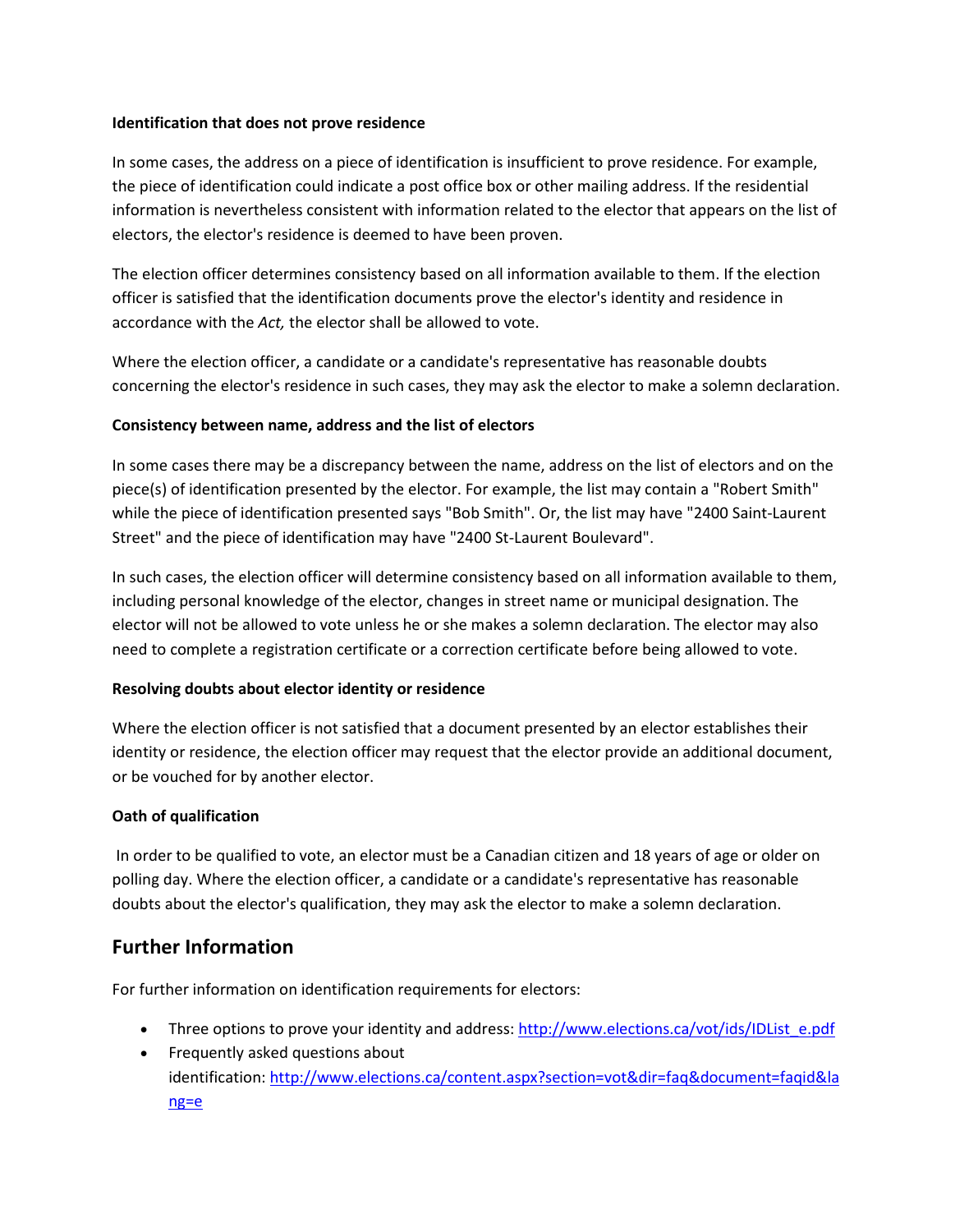• *Canada Elections Act*[: http://laws-lois.justice.gc.ca/eng/acts/E-2.01/index.html](http://laws-lois.justice.gc.ca/eng/acts/E-2.01/index.html)

### **Definitions**

*Canada Elections Act*; **the Act**: Refers to the *Canada Elections Act*, S.C. 2000, c. 9, as amended as of December 13, 2018.

**Candidate's representative (scrutineer)**: An individual authorized by a candidate or a candidate's official agent to be present at a polling station on polling day under section 135(1)(d).

**Chief Electoral Officer**; **the CEO**: Refers to the Chief Electoral Officer of Canada.

**Election officer**: An individual appointed to exercise powers or perform duties under the *Act* to prepare for or conduct an election, including a person who is assigned to verify that an elector meets the voter identification requirements.

**Elections Canada; the agency**: Refers to the Office of the Chief Electoral Officer of Canada.

**Electoral event**: Refers to a federal general election, by-election or referendum.

**List of Electors**: Refers to the lists produced after an election is called for each polling division in the electoral district. These include the Preliminary List of Electors, the Revised List of Electors, and the Official List of Electors. They are produced from the data existing in the National Register of Electors.

**Local Elections Canada Office**: A place where electors may register and vote. This includes the office of the returning officer (who is the person responsible for organizing an electoral event in an electoral district), the office of the additional assistant returning officer, and on-campus voting locations.

**National Register of Electors (NRoE)**: A database of Canadian citizens who have the right to vote. It is used to produce the lists of electors. It is updated with information from federal, provincial and territorial administrative databases and voters' lists between elections, and by electors themselves.

**Proof of identity and residence**: Refers to an elector providing an election officer with satisfactory proof of their name and address.

**Piece(s) of identification**: Refers to all pieces of identification that are accepted as proof of identification and residence under the Act. Used interchangeably with identification.

**Verification of identity and residence**: Refers to an election officer verifying that the name and address contained on the piece(s) of identification provided by an elector match the information on the list of electors.